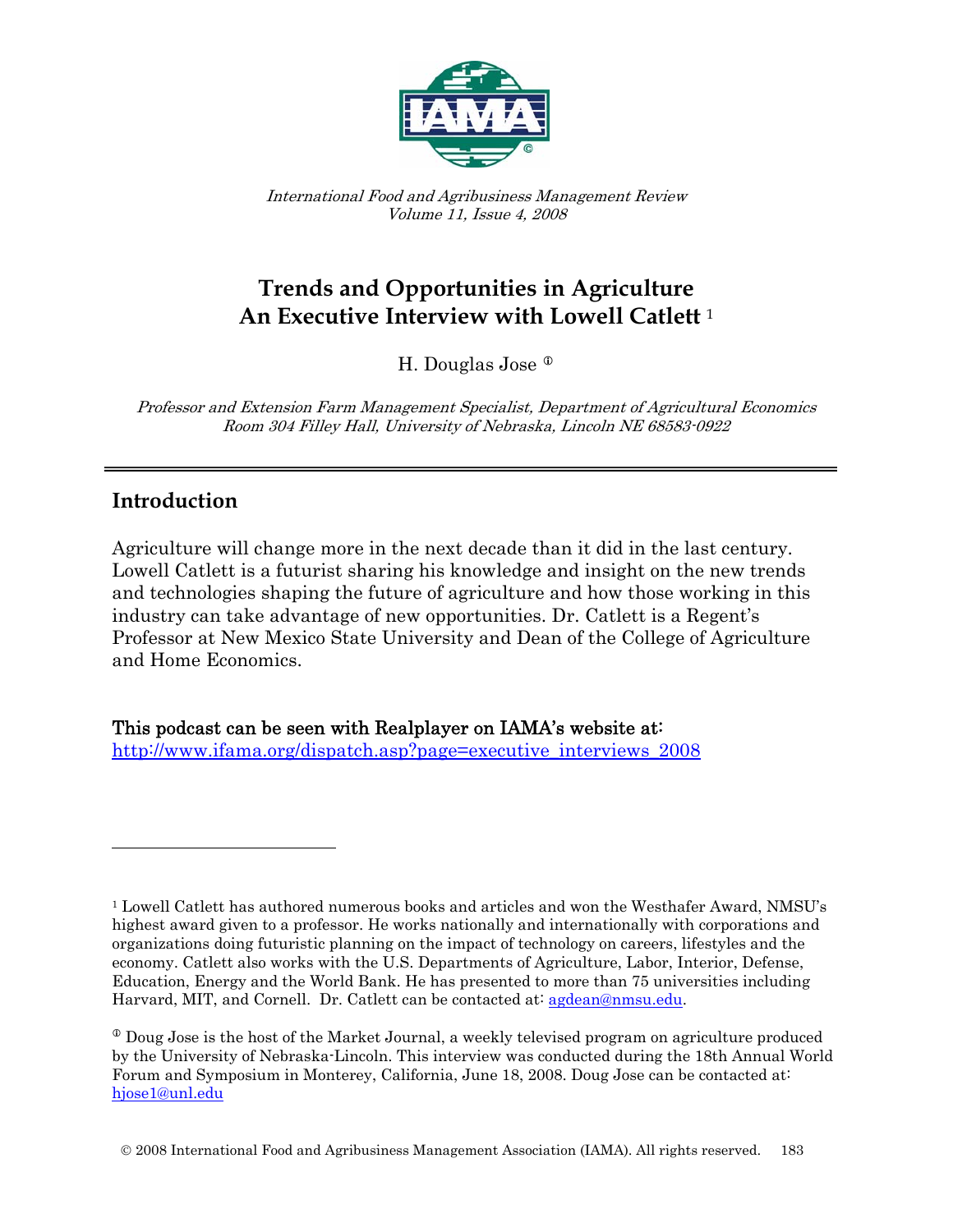#### In the changing world of agriculture, creativity and innovation are becoming very important. Lowell Catlett who is dean of agriculture at New Mexico State University has gained a reputation of sort for getting our thinking going. Let's talk about innovation. Is it important these days?

Catlett: Well, I think it's more critical now, than at any time in agriculture and natural resources history. We've got lots of opportunities and a lot of problems however you want to frame them. The only way they're going to be solved is by people who will, take a fresh look and be creative. We've had people in the past doing wonderful things in the field of agriculture. But, we've got some really interesting opportunities now where agriculture is not just food anymore. It's as you know, in Nebraska and other places, becoming a vital energy component, and as we start looking at other potential things, such as pharmacology. We're going to need some creativity to get those jobs done.

### We can think about some of the road blocks in the past. Maybe lack of communication and these sort of things, but maybe it's better to talk about opportunities. There are opportunities in terms of both information and in terms of things we can do.

Catlett: One of things that I try to get people to understand is this generation coming on now, the young people, that I call iPodders, they grew up in a world where they've had total food security. The worst thing that's happened to them is not getting tomatoes for a week, or they had to quit eating fresh spinach. You know, whereas our parents went through the great depression, they had to scramble to make sure there was enough food on the table. And, I'm not saying this is bad, they just have a totally different concept of food. So, we have to ramp up to an idea of what we thought was maybe silly—to know from birth to the slaughter house where a cow was. We think that's silly, but to the generation that grew up basically saying, "well, I don't want a one-one-billionth of a chance of getting mad cow disease, so I want to know exactly where that calf was born." And so it's one of those things that we've got to now ramp up our understanding of what they demand and want, and that takes a lot of creativity to figure it out.

### So, there's demand, but also an opportunity here. Consumers have this opportunity to ask for more information, but there's an opportunity from the point of view of the seller to respond to that.

Catlett: Oh, absolutely. If you want to certify your animals so that they are e-coli free or if you want to make sure they are certified to the source—there's a market for them. There's a market now that's doubled in the last decade for organic. Well, you know, our parents grew up with organic. That's why they told us to cook chicken and wash the vegetables. They grew up in an organic world and we moved away from it, and now there's a certain class of people that want it. And hey, if you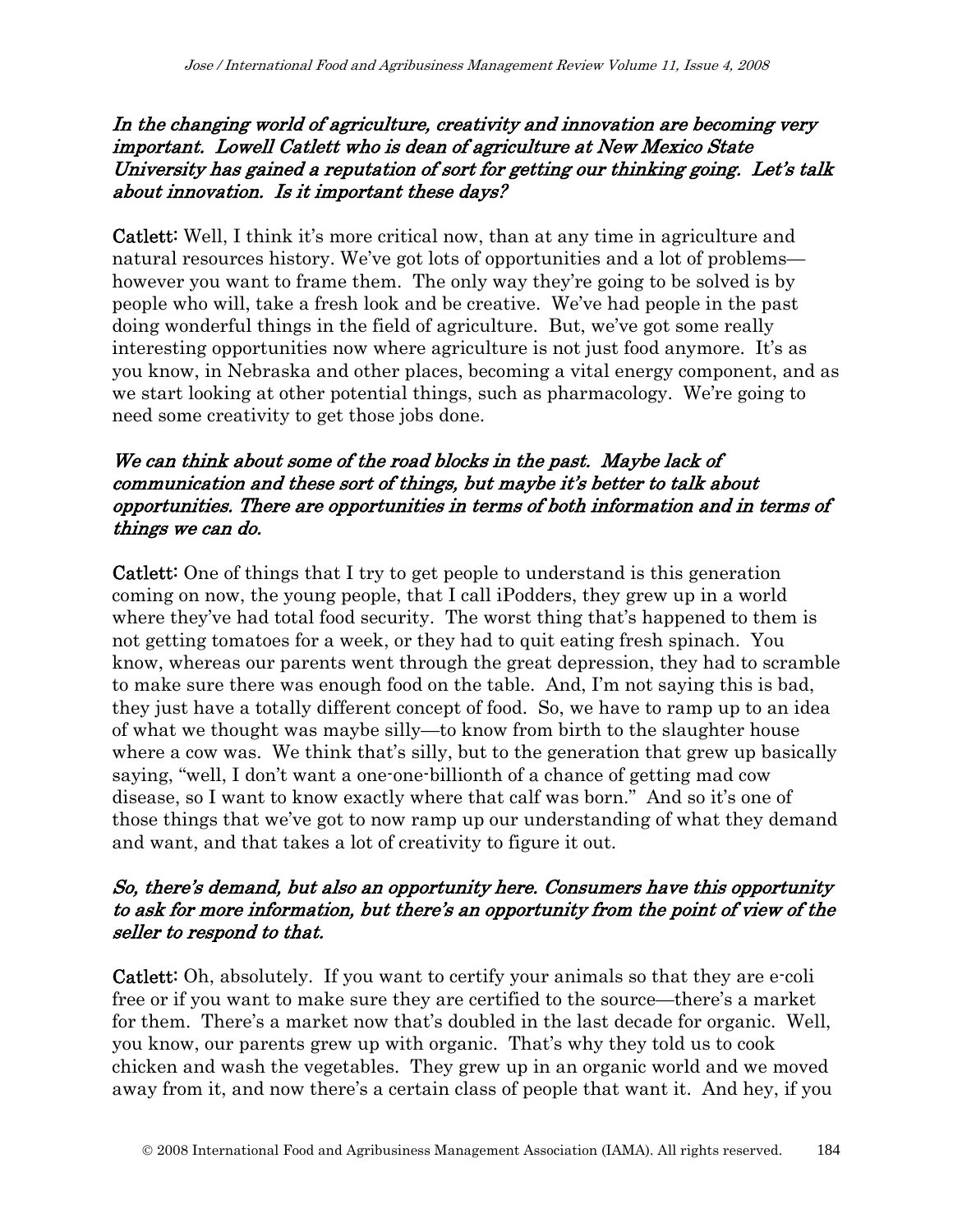can provide that and make money off of them, more power to you. It's a totally changing dynamic. We now have 50 million square feet of office space in the United States now, that's considered to be green, green roofs. So, we've got farmers that are now taking care of green roofs. Downtown Chicago led the nation last year—2.5 millions square feet of downtown skyscrapers in Chicago with green roofs. It's sod. It's bedding plants. I keep trying to tell the next generation of farmers "you're going to be farming the top of the John Hancock Tower". And it's going to be kind of high up. Our parents would have said, "What are you talking about?" But here's a great opportunity, green roofs, green walls, things that weren't even on the horizon five years ago, are providing great opportunities.

### So, how does a producer approach this? What am I doing and where are the opportunities around this? How do you approach it and find those creative ideas to exploit?

Catlett: Well, part of it has always been, you know, as Thomas Jefferson told us, reading imparts knowledge but travel imparts wisdom. And part of it is to always be receptive to an opportunity. And that's one of the things that we find, that people lose their creativity because they go "oh, we've tried that." Okay, or they don't go to enough events, or they're not around enough people. They're not around a stimulating enough environment. And when you don't use your brain, it atrophies. But what we do know from the new neuro-genesis is that the brain, what we were told early on in human medicine was that the brain, did not reproduce itself. But we now know that that's not true. About every fourteen days, your brain, just like your bones and other parts of your body, is a totally new one. So, we've got to get out of the mindset that we don't have new brain cells. How do we do it? We've just got to keep them stimulated. So, how do you do it? They understand the numbers. It takes about 150 ideas. People sitting around brainstorming, "I think saw dust would be a good energy source." Ok, of 150 new ideas…only about 10 are worth exploring. Only one will have any substance or value. So, it takes a lot of bouncing around and talking to people and creative discussions. And most of us, and it's not just farmers, most of us don't live in an environment that keeps us constantly stimulated. And my point is, if you will read, travel and share with people, throwing ideas out, your creative goes up. You've got a better chance of finding new markets.

## So, finding ways to at least discuss those 150 ideas every day, every week, whatever the time period is. At least, interacting with people, or maybe on the internet… some way to get those 150 ideas at least on the table.

Catlett: What's interesting, the older you get, the more you find out that these problems existed a long time ago. Many of the farmer organizations got their start after the Civil War; people would travel and look at the very poverty-stricken, very socially-closed environments in rural America. They said, you know, "The only way